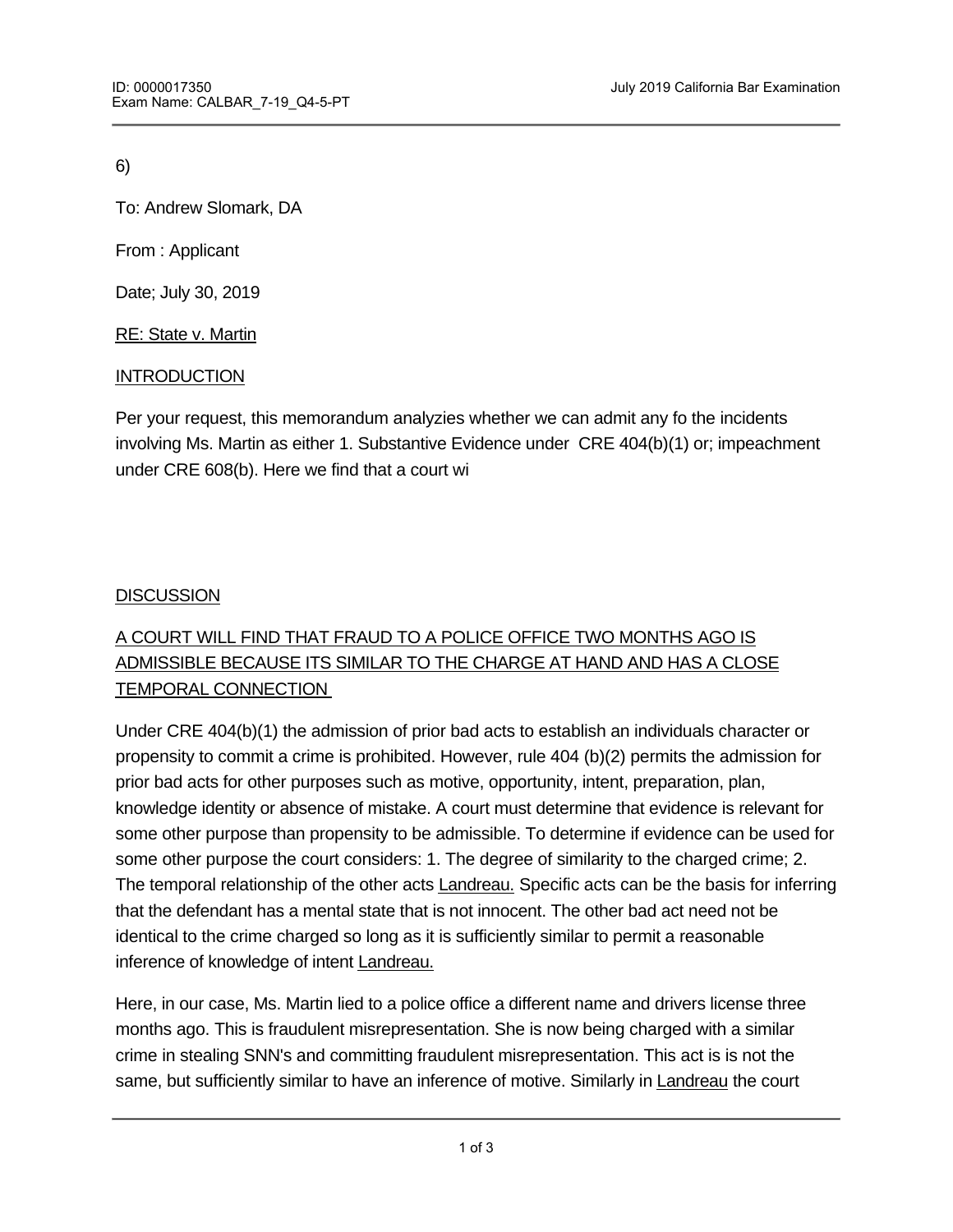found that false statements on a mortgage application provided a false name and fabricated SSN and made up Bday. Then she opened a number of checks with different banks the checks bounced. These two crimes were similar enough for the court to find an inference of knowledge or intent. Like in Landreau, we have a temporal connection. In that case two years was enough to consider a temporal element. Here, we only have three months. Therefore a court will find that 1. The acts are similar to the crime charged and 2. There is a temporal relationship.

Thus, the court should admit this substantive evidence of a prior bad act.

## THE STATEMENTS MADE TO MS. MARTINEZ ARE PERMISSIBLE PRIOR BAD ACTS FOR IMPEACHMENT BECAUSE THEY SHOW A WILLINGNESS TO GAIN A PERSONAL ADVANTAGE, WHILE BEING INTOXICATED IS NOT PROBATIVE FOR IMPEACHMENT. LYING TO POLICE OFFICERS IS ALWAYS PROBATIVE FOR IMPEACHMENT.

Rule 608(b) allows for impeachment. The rule does NOT explain how to determine if an act is probative of truthfulness **Proctor**. However, caselaw has determined that the rule must establish that the witness "was untruthful about the issue when questioned by someone on that topic." Proctor. There is a wide variety conduct to be probative such as false info to a police officer and misrepresenting financial info. In contrast acts of violence, drug use, driving under the influence are not probative. The law is not well settled. There are 3 approaches the courts use 1. broad, 2. middle and 3. narrow. Modern courts never use the broad approach. The narrow approach is limiting because the act needs an element of the crime. The middle approach permits questioning about conduct that indicates a willingness to gain personal advantage by dishonest means including taking from others by rights violation or encouraging dishonest behavior in other. An example of this is persuading a witness lie on the stand. Proctor

In Proctor a court found that lying to a police officer is probative for impeachment. Like in that case, Ms. Martin lied to a police officer.

Thus, the statement to the police officer may be used to impeach Ms. Martin.

In **Proctor**, acts of drug use were not found to be probative. Like in Proctor, Ms. Martin was under the influence when she was outside the Bar. Therefore a court will not find that this is act is probative for impeachment.

In Proctor, the middle approach allowed conduct of encouraging dishonest behavior for impeachment. Like in **Proctor**, Ms. Martin threatened Ms. Martinez by saying that if she testified she would "regret it." She also suggested that Ms. Martinez commit perjury. These two facts, encouraging dishonest behavior and urging perjury are enough to show a willingness to gain a

personal advantage under Proctor and permitted for impeachment purposes under rule 608(b)